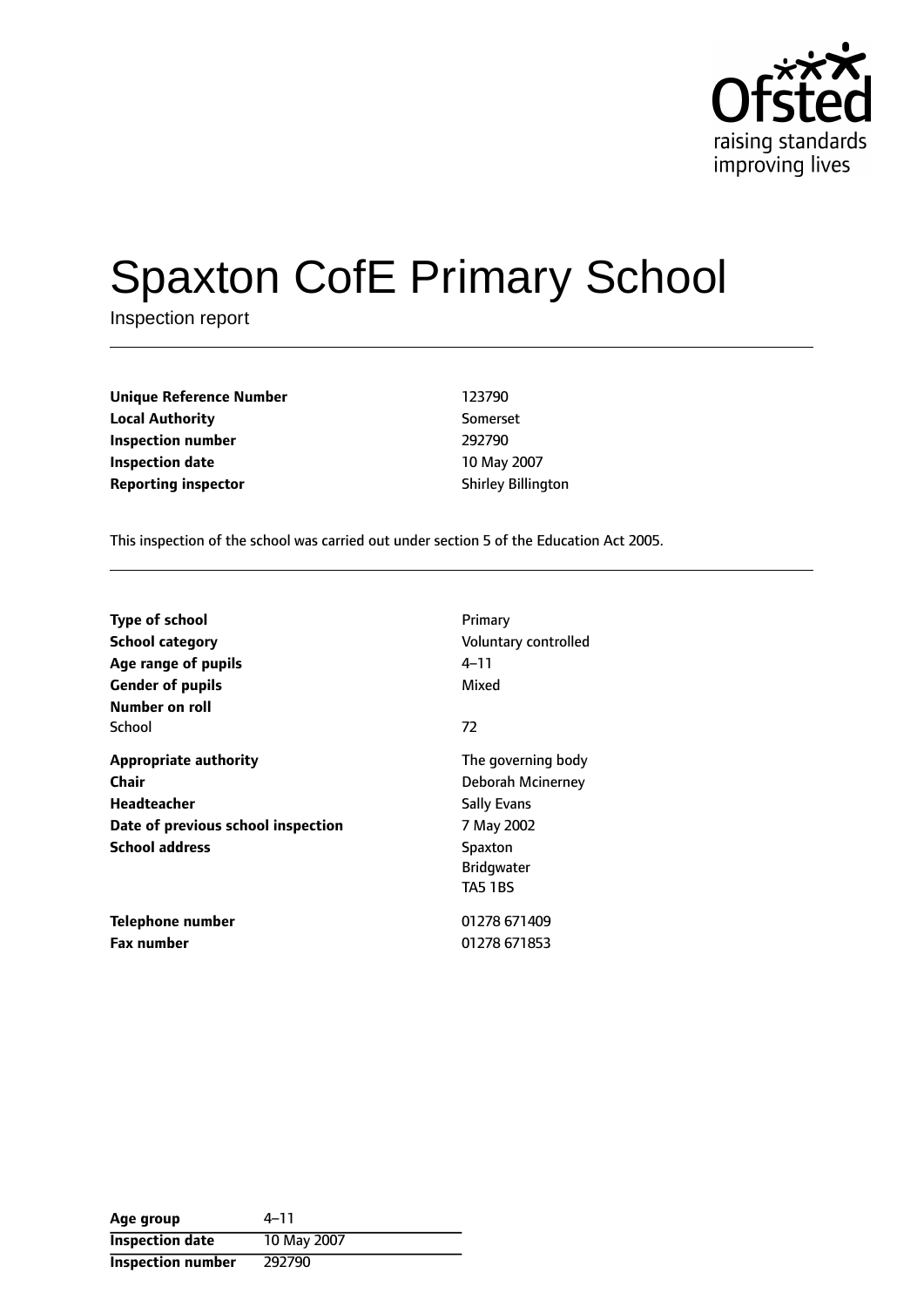.

© Crown copyright 2007

#### Website: www.ofsted.gov.uk

This document may be reproduced in whole or in part for non-commercial educational purposes, provided that the information quoted is reproduced without adaptation and the source and date of publication are stated.

Further copies of this report are obtainable from the school. Under the Education Act 2005, the school must provide a copy of this report free of charge to certain categories of people. A charge not exceeding the full cost of reproduction may be made for any other copies supplied.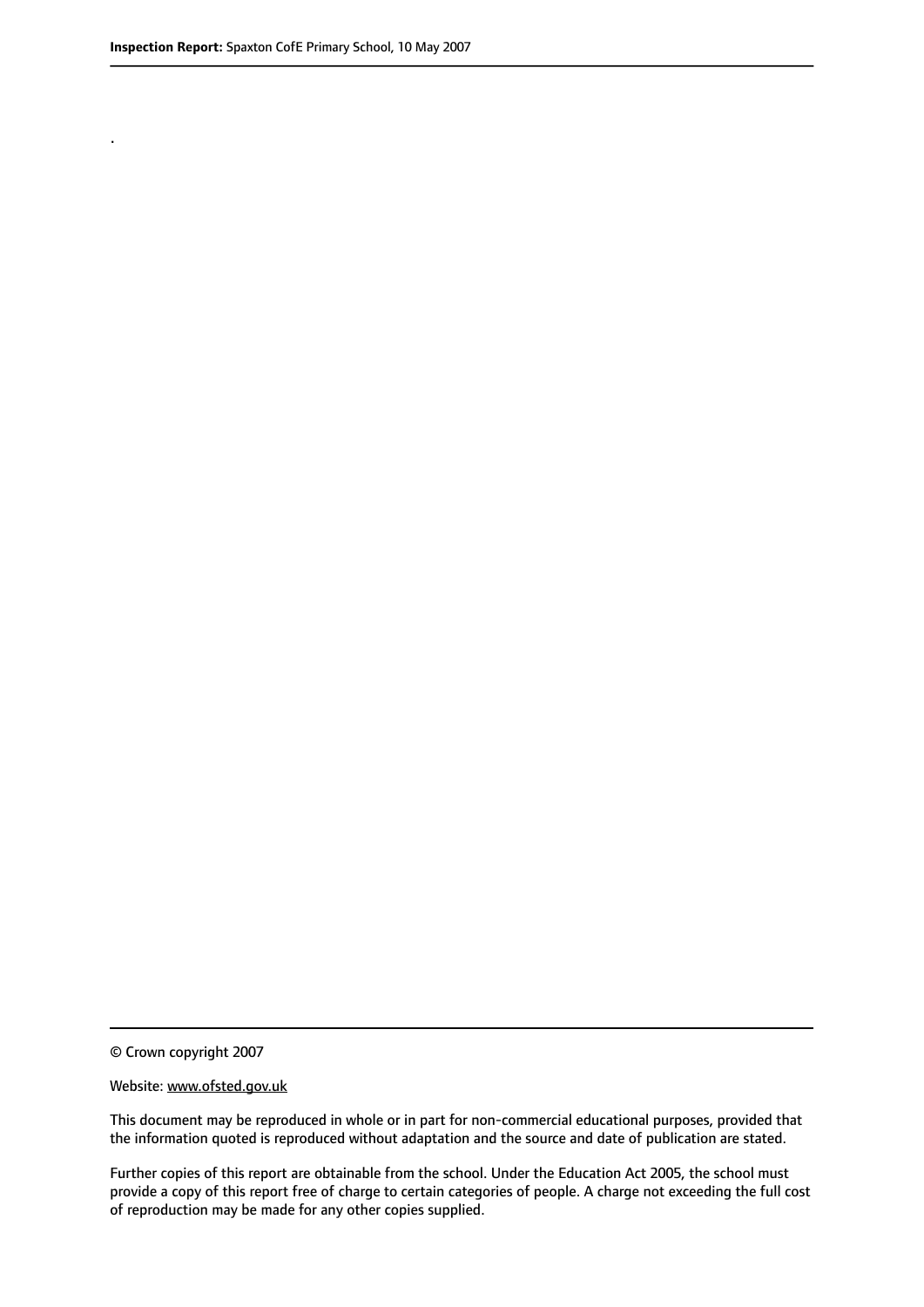# **Introduction**

The inspection was carried out by one Additional Inspector.

## **Description of the school**

This is a small primary school drawing pupils from the village of Spaxton and outlying areas. The proportion of pupils with learning difficulties is broadly average. Many of these pupils join the school in Years 3 to 6. When children start school in Reception their skills and knowledge are broadly in line with expectations. The school is part of a community learning alliance and is involved in a variety of activities with other local schools.

## **Key for inspection grades**

| Outstanding  |
|--------------|
| Good         |
| Satisfactory |
| Inadequate   |
|              |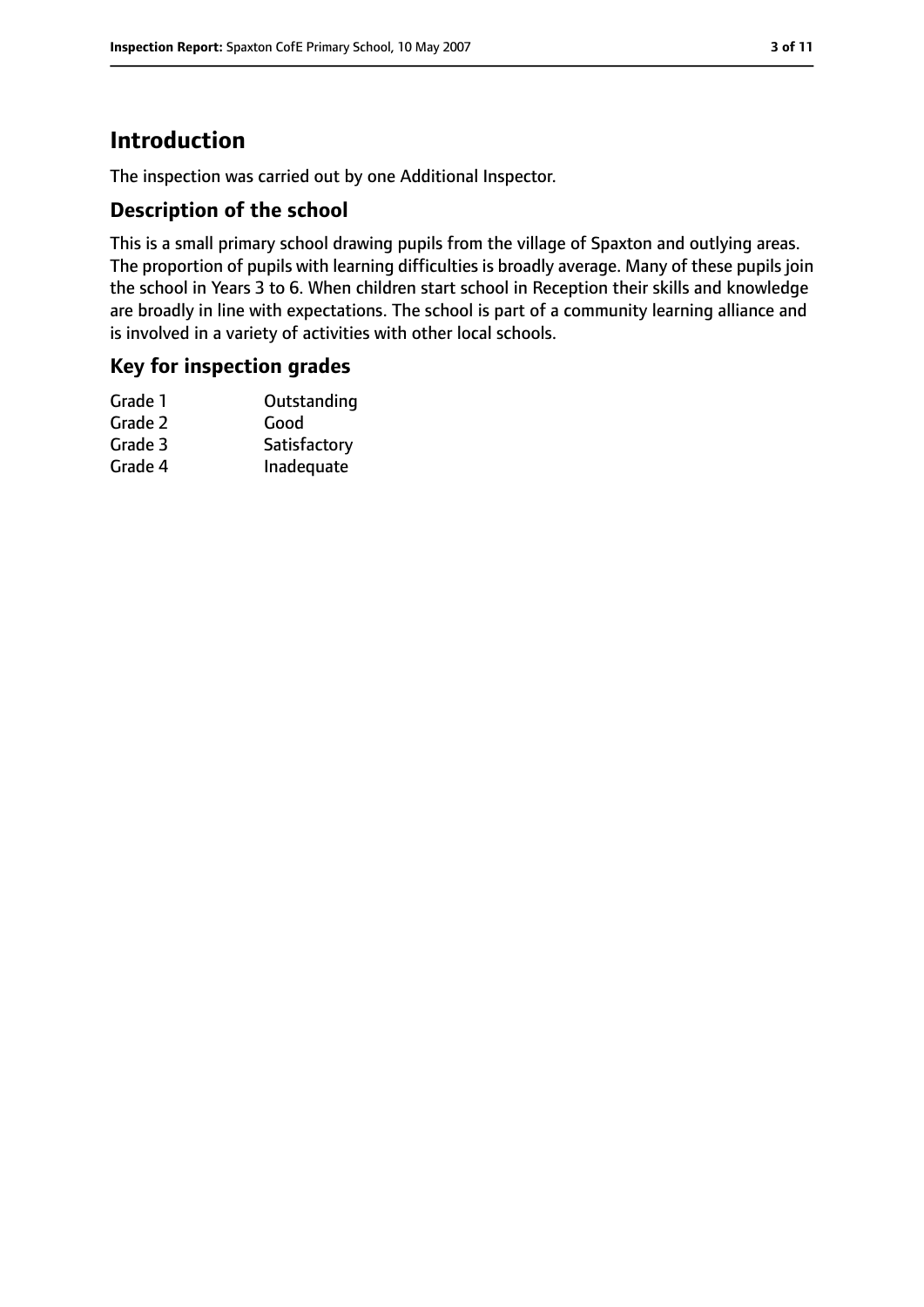# **Overall effectiveness of the school**

#### **Grade: 3**

The school provides a sound education. It is particularly successful in ensuring good personal development for pupils. Parents are very appreciative of this. 'The children are happy caring individuals…I like the holistic approach ...' are typical of comments made about this aspect of the school's work. Pupils' behaviour is exemplary. They make an excellent contribution to the running of the school by taking on a range of responsibilities and voicing their ideas through the school council. They are frequently involved in festivals and other special events within the community and respond enthusiastically to opportunities to raise funds for a variety of causes. Those pupils at the top end of the school are mature and responsible and well prepared for the next stage in their learning.

Pupils' achievement is satisfactory overall. There is some variation in how well different groups of pupils do as they move through the school. Children in the Reception Year get off to a good start and make good progressso that most are achieving above expected levels at the beginning of Year 1. This good foundation is not built on as effectively as it could be and the rate of progress in Years 1 to 6 slows, although it is satisfactory. While standards are broadly average at the end of Year 6, there is some variation in different subjects. Standards are above average in science and all pupils achieve well in this subject. In English and mathematics, standards are broadly average but there is scope to raise them further. Pupils develop very good skills in reading and standards in this aspect of English are high. Recent work to improve achievement in writing to the same high levels is beginning to have a positive impact, particularly in Year 6. There is still more to do in other year groups, but the school recognises this and is already extending opportunities for pupils to write for a range of purposes across the curriculum. Throughout the school, more able pupils could achieve more, particularly in mathematics.

Teaching and learning, the curriculum and care, guidance and support for pupils are all satisfactory. There are good features, particularly in the way that pupils' experiences are extended through an impressive range of visits, visitors and participation in a range of events with other local schools. Good support for pupils with learning difficulties, who often join the school mid-year, ensures that they settle quickly and their needs are met.

Leadership and management are satisfactory. The headteacher has strengthened systems to track pupils' progress and to involve all staff and governors in reviewing standards and achievement. Information is beginning to be used to set targets for pupils' attainment, but these are not sufficiently ambitious, particularly for the end of Year 2, in order to build on good progress made in the Reception Year. A range of strategies is used to check on how the school is doing and action plans are in place to improve areas of weakness. However, the plans do not have measurable outcomes so it is difficult to evaluate how effective new initiatives have been. The school has a realistic view of its strengths and areas for improvement and has sound capacity to improve further.

A small proportion of the schools whose overall effectiveness is judged satisfactory, but which have areas of underperformance, will receive a monitoring visit by an Ofsted inspector before their next section 5 inspection.

## **What the school should do to improve further**

• Ensure that more able pupils make the progressthat they should, particularly in mathematics.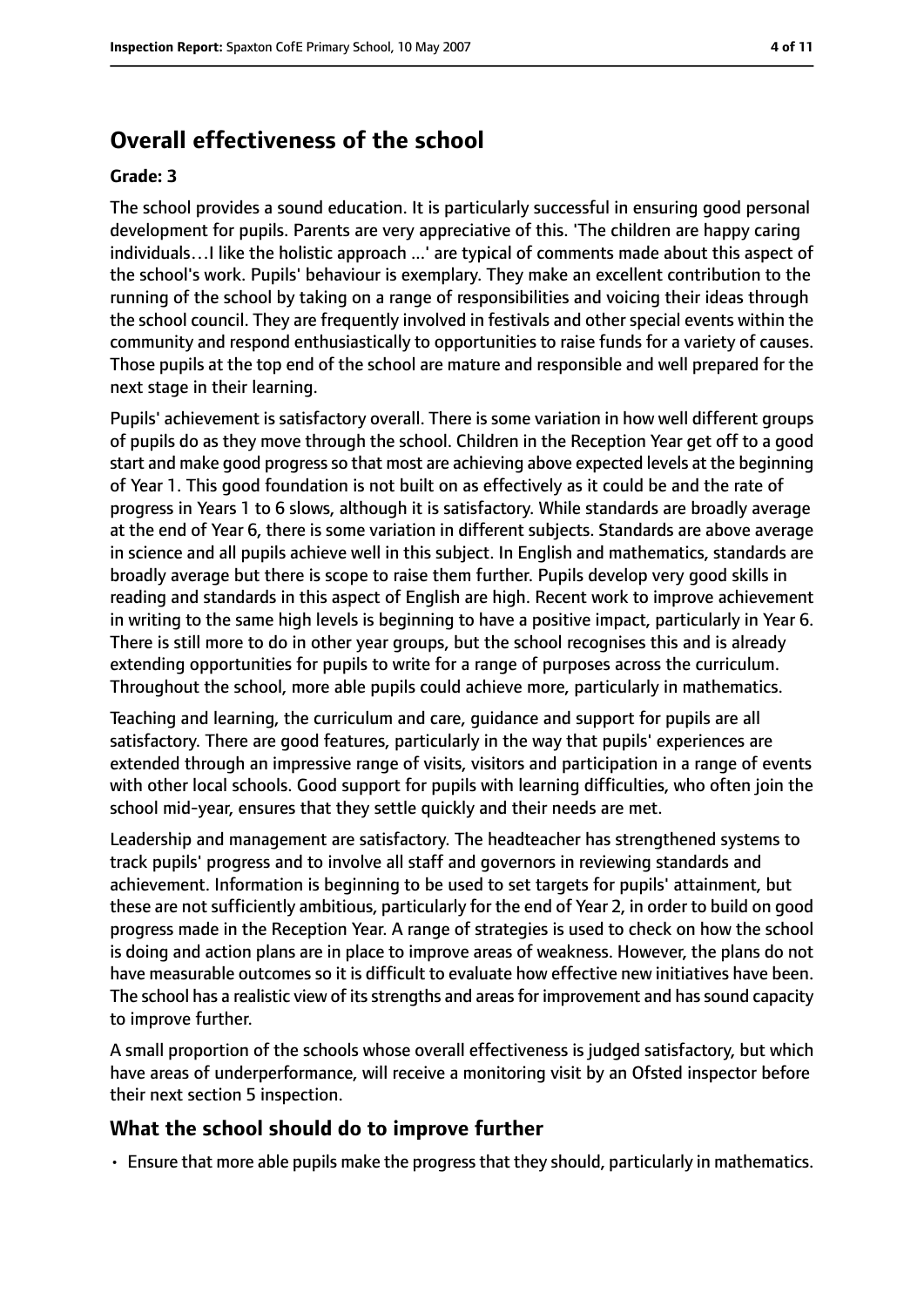- Improve pupils' rate of progress in Years 1 and 2 to build on the good start they have in the Reception Year.
- Strengthen action planning so that there is a sharper focus on measurable criteria to assess the effectiveness of strategies for improvement.

# **Achievement and standards**

### **Grade: 3**

Achievement is satisfactory and standards are broadly average. From an average starting point children make good progress in the Reception Year and almost all are working above expected levels at the start of Year 1. In Years 1 to 6, progress is satisfactory but it varies across subjects and for different groups of pupils. Pupils generally do well in science and standards at the end of Year 6 are above national averages. Progress in English is satisfactory and standards are broadly average. However, while pupils achieve very high standards in reading, they do not do as well in writing and the school is rightly working to improve achievement in this area. Standards in mathematics are average but performance is slightly weaker in this subject than in English or science. The main reason for this is that more able pupils do not always reach the levels that they should. Pupils with learning difficulties benefit from a range of support programmes and make steady progress. They often do particularly well at the top end of the school so that by the end of Year 6 they are working at broadly average levels.

# **Personal development and well-being**

#### **Grade: 2**

Pupils have good attitudes to learning and work well independently and in collaboration with others. Relationships across the age groups are very good and pupils themselves see this as a real strength of the school, agreeing that 'we're always helping each other'. Spiritual, moral, social and cultural development is good. Pupils' appreciation of the wider world and their place in the community is enhanced by participation in a range of events and learning about life in places such as Kenya and Japan. Their understanding of the diversity of modern British society is more limited and their awareness of the practices of different faiths is confused. Pupils have a good awareness of the importance of leading a healthy lifestyle, understanding why they should eat fruit for a snack and take regular exercise. They are enthusiastic about daily 'wake and shake' sessions and opportunities to participate in a wide range of sporting activities. Pupils have a good understanding of safe practices and are clear that there is no bullying in school.

# **Quality of provision**

## **Teaching and learning**

#### **Grade: 3**

Throughout the school pupils show good levels of motivation and are keen to succeed. Older pupils often have very good insight into how they learn, explaining, for example, 'If we get it wrong everybody accepts that  $-$  it encourages us to try everything'. Teachers generally make good use of resources to demonstrate key teaching points and to help pupils understand new ideas. In Years 5 and 6, very focused and explicit teaching about story structure and literary devices is effective in boosting pupils' writing skills. However, strengths in the teaching of writing are not apparent in all year groups. Teaching assistants make a good contribution to lessons, often by giving individual pupils or small groups some extra help so that they understand how to tackle their work. Just occasionally the pace of lessons slows and not enough is achieved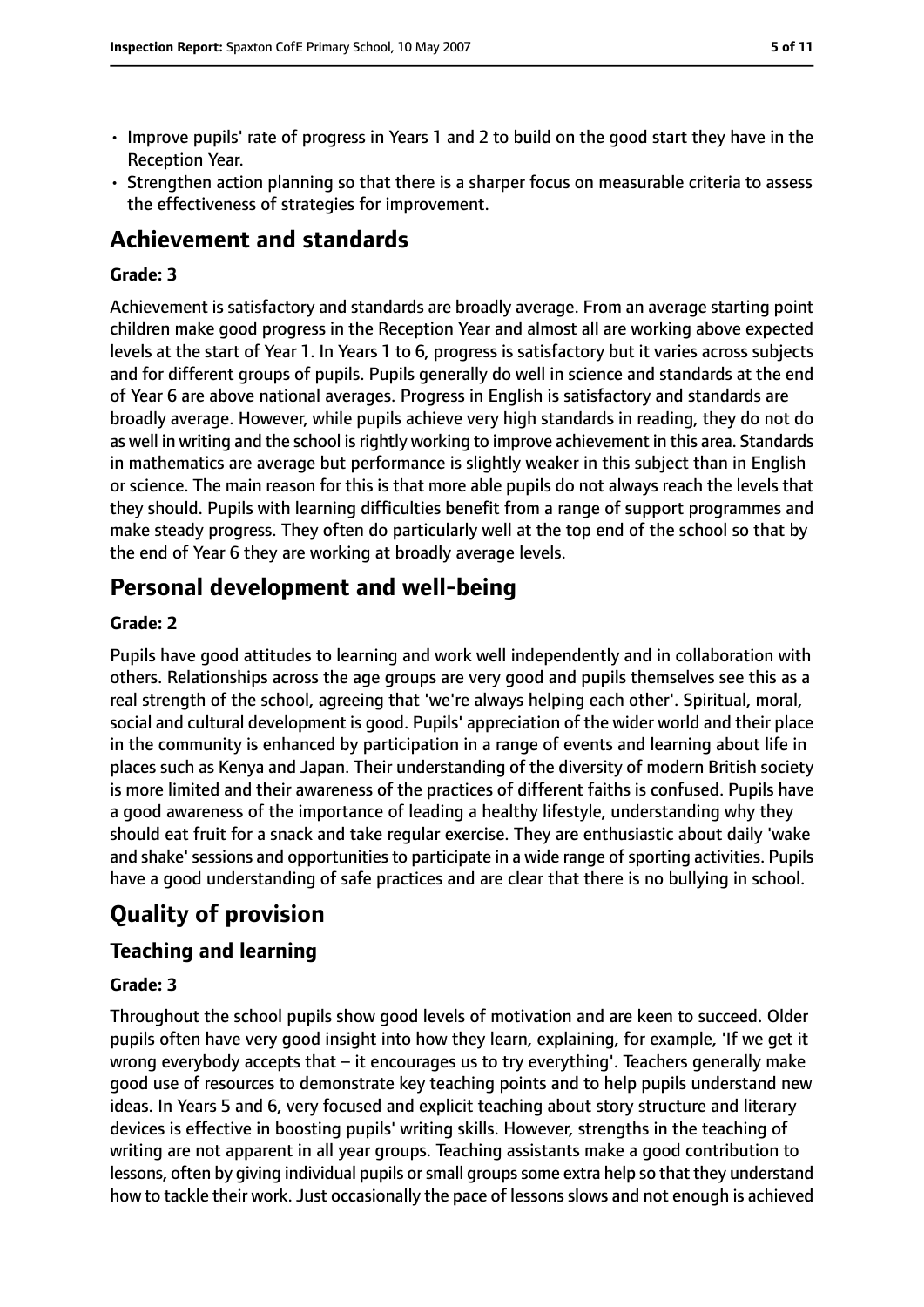in the time available. Expectations of what pupils might achieve are not always as high as they should be and this slows the rate of progress, particularly for the more able.

## **Curriculum and other activities**

#### **Grade: 3**

Children in the Reception Year experience a broad and well-balanced curriculum that takes good account of their learning needs. They thrive in a small class and greatly enjoy the range of opportunities to learn through exploration and first-hand experiences. In Years 1 to 6 the curriculum is being adapted to provide more opportunities for writing for a range of purposes and to raise standards in this area. This is beginning to have a positive impact, but there is more to do, particularly in Years 2 to 4. Work is planned to improve provision for mathematics, particularly to extend opportunities for problem-solving. However, this is at the early stages and it is too soon to see the impact on standards or the effect in terms of boosting the achievement of more able pupils. Good adaptations are made to meet the needs of pupils with learning difficulties and to provide a short-term boost for those who need a bit of extra support, for example with reading or spelling.

The curriculum is enriched well through visits and visitors who share their interests and experiences with pupils. There are very good opportunities to participate in a range of events with other schools through cluster activities. These include competitive sports, activities for gifted and talented pupils and 'play and learn' days for younger children.

#### **Care, guidance and support**

#### **Grade: 3**

Individual pupils are well known and good pastoral support ensures their good personal development. A comprehensive range of programmes is in place to help those who need extra support with learning or with social skills. Structured systems for tracking pupils' progress through the school are now in place. Although these are still being refined, there is helpful information available to give teachers a good view of what pupils have already achieved and what might be expected of them in the short and long term. The targets set as a result are mostly realistic and well founded but those for the end of Year 2 do not take enough account of the good base of skills that many children have at the start of Year 1. Pupils themselves have individual targets and those in Years 5 and 6 are very aware of what they need to do to improve their skills in writing, talking confidently, for example, of the need to use more personification and metaphor.

Effective steps have been taken to improve attendance by discouraging parents from taking holidays in term time. As a result, attendance levels have risen and are broadly average.

# **Leadership and management**

#### **Grade: 3**

Leadership has been strengthened by the introduction of a range of systems to analyse the school's performance and plan for improvements. Analysis of data from national tests has highlighted the need to raise standards in writing and mathematics and action plans have been put in place for this. However, the plans do not have clear targets by which to evaluate how successful the initiatives have been. Training has taken place to improve the teaching of mathematics but it is too early to see the effect of this in raising standards and providing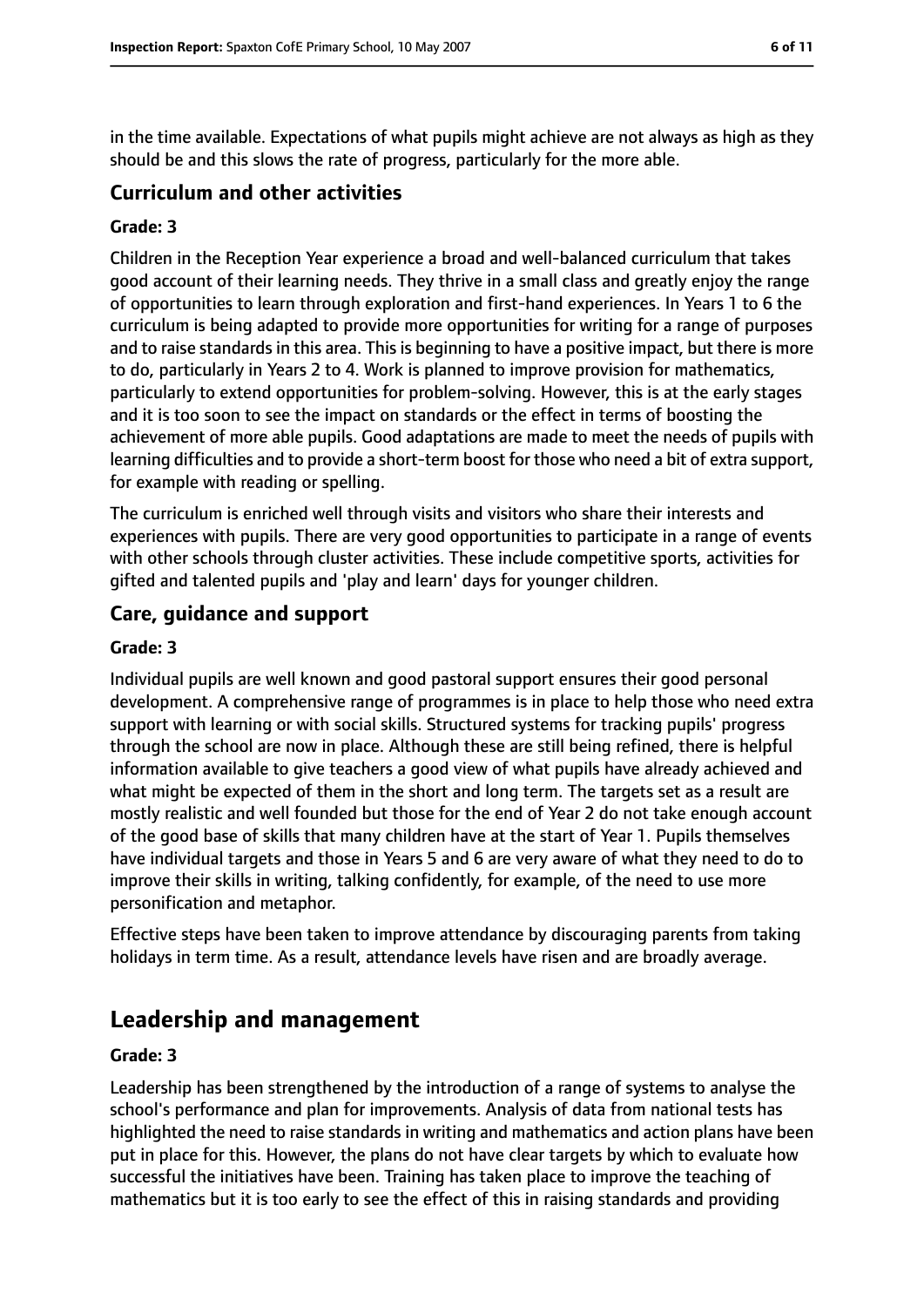sufficient challenge for more able pupils. The school makes good use of links with a range of organisations and other local schools to enhance learning opportunities. A review of staff responsibilities has led to better sharing of staff expertise, so that, for example, the information and communication technology (ICT) coordinator teaches throughout the school.

Many governors are new but they are well organised to fulfil their responsibilities and gain a view of the school's work. They have an accurate understanding of key areas for improvement.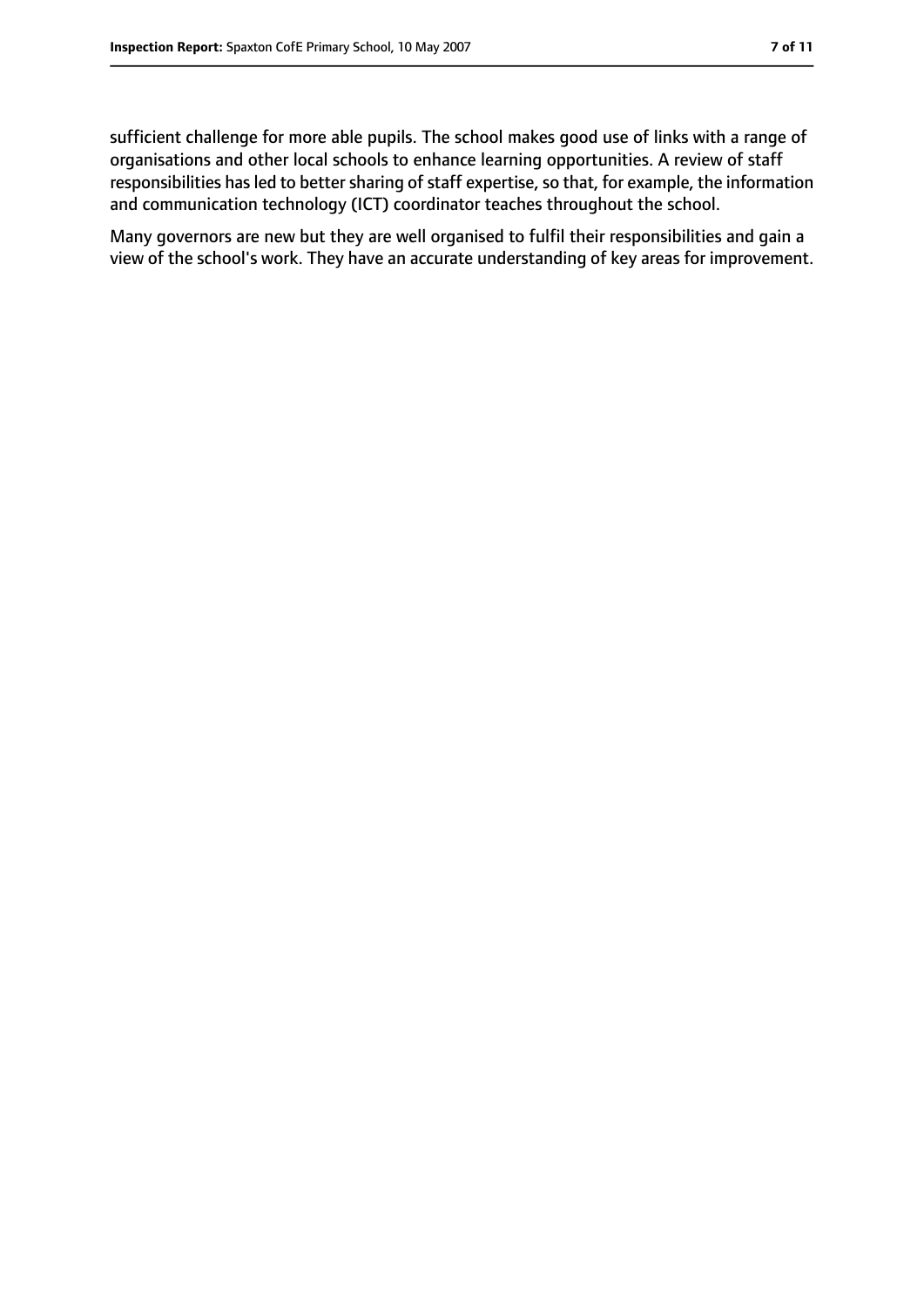**Any complaints about the inspection or the report should be made following the procedures set out in the guidance 'Complaints about school inspection', which is available from Ofsted's website: www.ofsted.gov.uk.**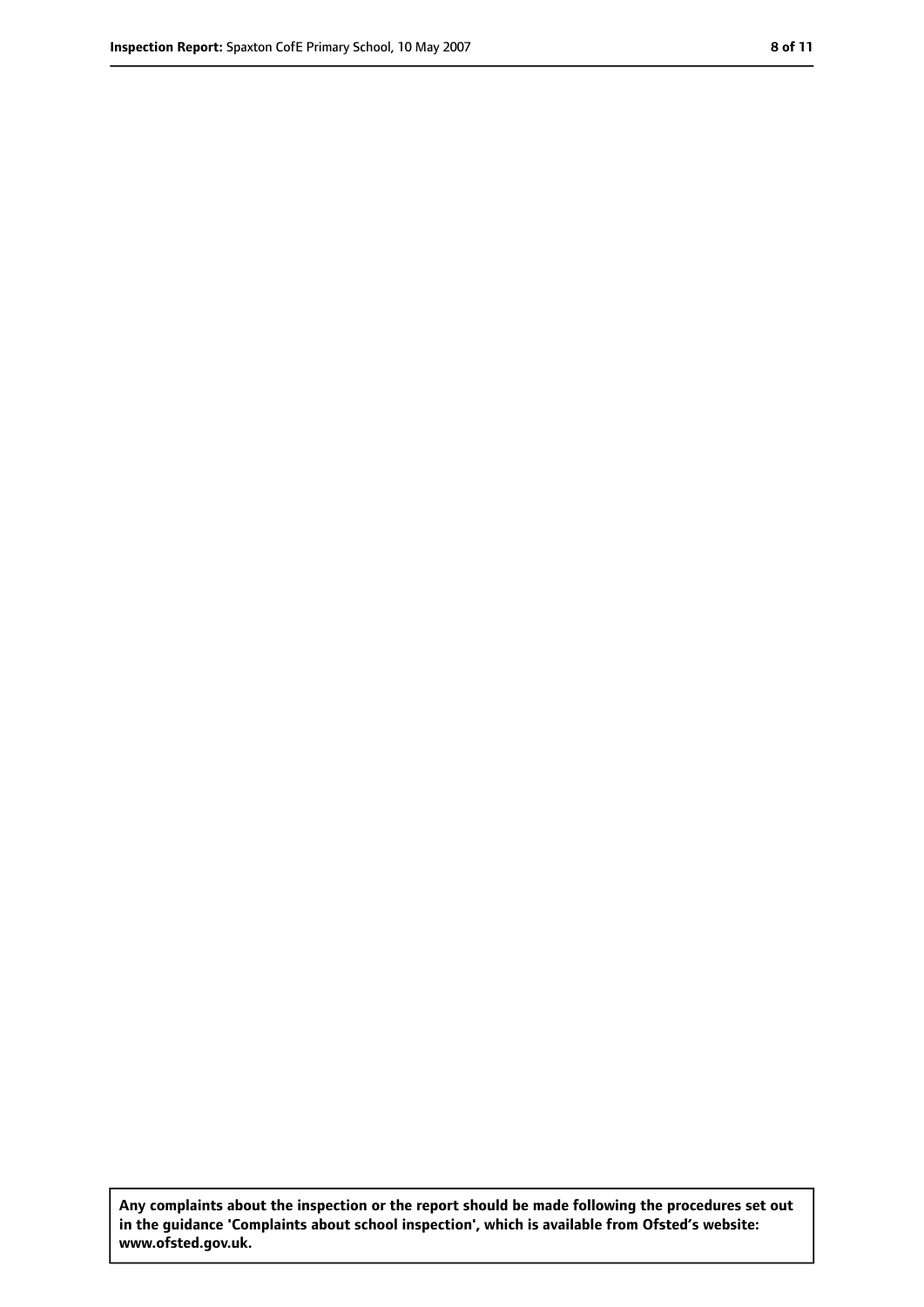#### **Annex A**

# **Inspection judgements**

| Key to judgements: grade 1 is outstanding, grade 2 good, grade 3 satisfactory, and grade 4 $\,$ | <b>School</b>  |
|-------------------------------------------------------------------------------------------------|----------------|
| inadequate                                                                                      | <b>Overall</b> |

# **Overall effectiveness**

| How effective, efficient and inclusive is the provision of education, integrated<br>care and any extended services in meeting the needs of learners? |     |
|------------------------------------------------------------------------------------------------------------------------------------------------------|-----|
| How well does the school work in partnership with others to promote learners'<br>well-being?                                                         |     |
| The quality and standards in the Foundation Stage                                                                                                    |     |
| The effectiveness of the school's self-evaluation                                                                                                    |     |
| The capacity to make any necessary improvements                                                                                                      |     |
| Effective steps have been taken to promote improvement since the last<br>inspection                                                                  | Yes |

## **Achievement and standards**

| How well do learners achieve?                                                                               |  |
|-------------------------------------------------------------------------------------------------------------|--|
| The standards <sup>1</sup> reached by learners                                                              |  |
| How well learners make progress, taking account of any significant variations between<br>groups of learners |  |
| How well learners with learning difficulties and disabilities make progress                                 |  |

## **Personal development and well-being**

| How good is the overall personal development and well-being of the<br>learners?                                  |  |
|------------------------------------------------------------------------------------------------------------------|--|
| The extent of learners' spiritual, moral, social and cultural development                                        |  |
| The behaviour of learners                                                                                        |  |
| The attendance of learners                                                                                       |  |
| How well learners enjoy their education                                                                          |  |
| The extent to which learners adopt safe practices                                                                |  |
| The extent to which learners adopt healthy lifestyles                                                            |  |
| The extent to which learners make a positive contribution to the community                                       |  |
| How well learners develop workplace and other skills that will contribute to<br>their future economic well-being |  |

## **The quality of provision**

| How effective are teaching and learning in meeting the full range of the<br>learners' needs?          |  |
|-------------------------------------------------------------------------------------------------------|--|
| How well do the curriculum and other activities meet the range of needs<br>and interests of learners? |  |
| How well are learners cared for, guided and supported?                                                |  |

 $^1$  Grade 1 - Exceptionally and consistently high; Grade 2 - Generally above average with none significantly below average; Grade 3 - Broadly average to below average; Grade 4 - Exceptionally low.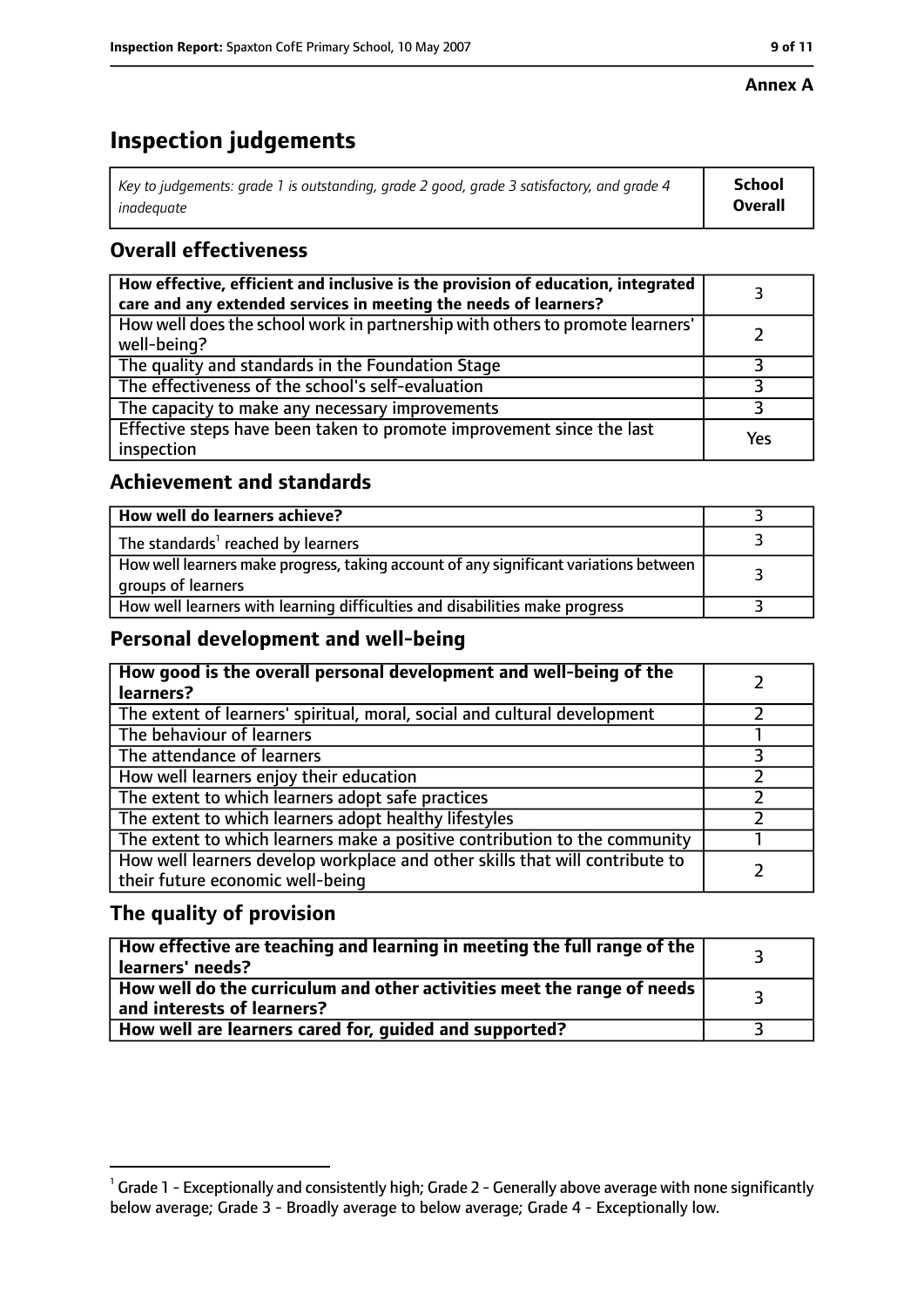# **Leadership and management**

| How effective are leadership and management in raising achievement<br>and supporting all learners?                                              | 3   |
|-------------------------------------------------------------------------------------------------------------------------------------------------|-----|
| How effectively leaders and managers at all levels set clear direction leading<br>to improvement and promote high quality of care and education |     |
| How effectively performance is monitored, evaluated and improved to meet<br>challenging targets                                                 | 3   |
| How well equality of opportunity is promoted and discrimination tackled so<br>that all learners achieve as well as they can                     | 3   |
| How effectively and efficiently resources, including staff, are deployed to<br>achieve value for money                                          | 3   |
| The extent to which governors and other supervisory boards discharge their<br>responsibilities                                                  | 3   |
| Do procedures for safequarding learners meet current government<br>requirements?                                                                | Yes |
| Does this school require special measures?                                                                                                      | No  |
| Does this school require a notice to improve?                                                                                                   | No  |